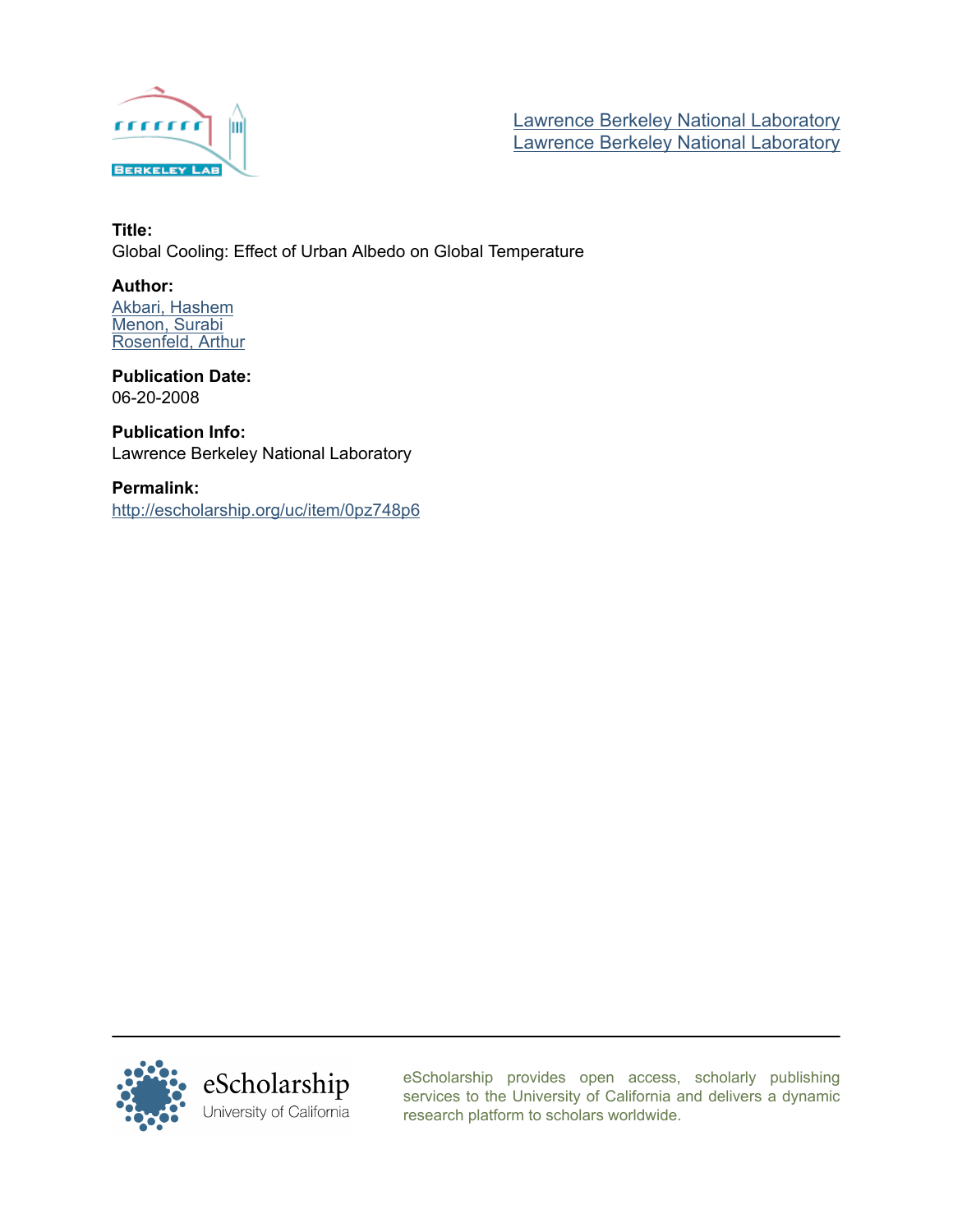# **Global Cooling: Effect of Urban Albedo on Global Temperature**

Hashem Akbari

*Lawrence Berkeley National Laboratory, USA* 

Surabi Menon Lawrence Berkeley National Laboratory, USA

Arthur Rosenfeld California Energy Commission, USA

## ABSTRACT

In many urban areas, pavements and roofs constitute over 60% of urban surfaces (roof 20- 25%, pavements about 40%). The roof and the pavement albedo can be increased by about 0.25 and 0.10, respectively, resulting in a net albedo increase for urban areas of about 0.1.

Many studies have demonstrated building cooling-energy savings in excess of 20% upon raising roof reflectivity from an existing 10- 20% to about 60%. We estimate U.S. potential savings in excess of \$1 billion (B) per year in net annual energy bills. Increasing albedo of urban surfaces can reduce the summertime urban temperature and improve the urban air quality.

Increasing the urban albedo has the added benefit of reflecting more of the incoming global solar radiation and countering the effect of global warming. We estimate that increasing albedo of urban areas by 0.1 results in an increase of  $3x10^{-4}$  in Earth albedo. Using a simple global model, the change in air temperature in lowest 1.8 km of the atmosphere is estimated at 0.01K.

Modelers predict a warming of about 3K in the next 60 years (0.05K/year). Change of 0.1 in urban albedo will result in 0.01K global cooling, a delay of ~0.2 years in global warming. This 0.2 years delay in global warming is equivalent to 10 Gt reduction in CO2 emissions.

## 1. INTRODUCTION

For more than two decades, the Heat Island Group (HIG) at Lawrence Berkeley National Laboratory (LBNL) has performed research to

quantify the effect of increasing urban albedo on reducing cooling energy use, cooling urban areas, and improving urban air quality. In many urban areas, pavements and roofs constitute over 60% of urban surfaces (see Table 1; roof 20-25%, pavements about 40%) (Akbari et al., 2003, Rose et al., 2003, Akbari and Rose 2001a, Akbari and Rose 2001b).

Table 1: Urban fabric

| Metropolitan<br>Areas | Vegetation | Roofs | Pavements | Other |  |  |
|-----------------------|------------|-------|-----------|-------|--|--|
| Salt Lake<br>City     | 33.3       | 21.9  | 36.4      | 8.5   |  |  |
| Sacramento            | 20.3       | 19.7  | 44.5      | 15.4  |  |  |
| Chicago               | 26.7       | 24.8  | 37.1      | 11.4  |  |  |
| Houston               | 37.1       | 21.3  | 29.2      | 12.4  |  |  |
| nnn<br><b>CONTACT</b> |            |       |           |       |  |  |

Source: Rose et al., 2003

Many studies have demonstrated building cooling-energy savings in excess of 20% upon raising roof reflectivity from an existing 10- 20% to about 60%. We estimate U.S. potential savings in excess of \$1 billion (B) per year in net annual energy bills (cooling-energy savings minus heating-energy penalties). Increasing albedo of urban surfaces (roofs and pavements) can reduce the summertime urban temperature and improve the urban air quality (Taha 2002; Taha 2001; Taha et al. 2000; Rosenfeld et al. 1998; Akbari et al. 2001, Pomerantz et al. 1999). The energy and air quality savings resulting from increasing urban surface abedo in the U.S. can exceed \$2B per year.

Increasing the urban albedo has the added benefit of reflecting more of the incoming global solar radiation and countering the effect of global warming (Kaarsberg and Akbari,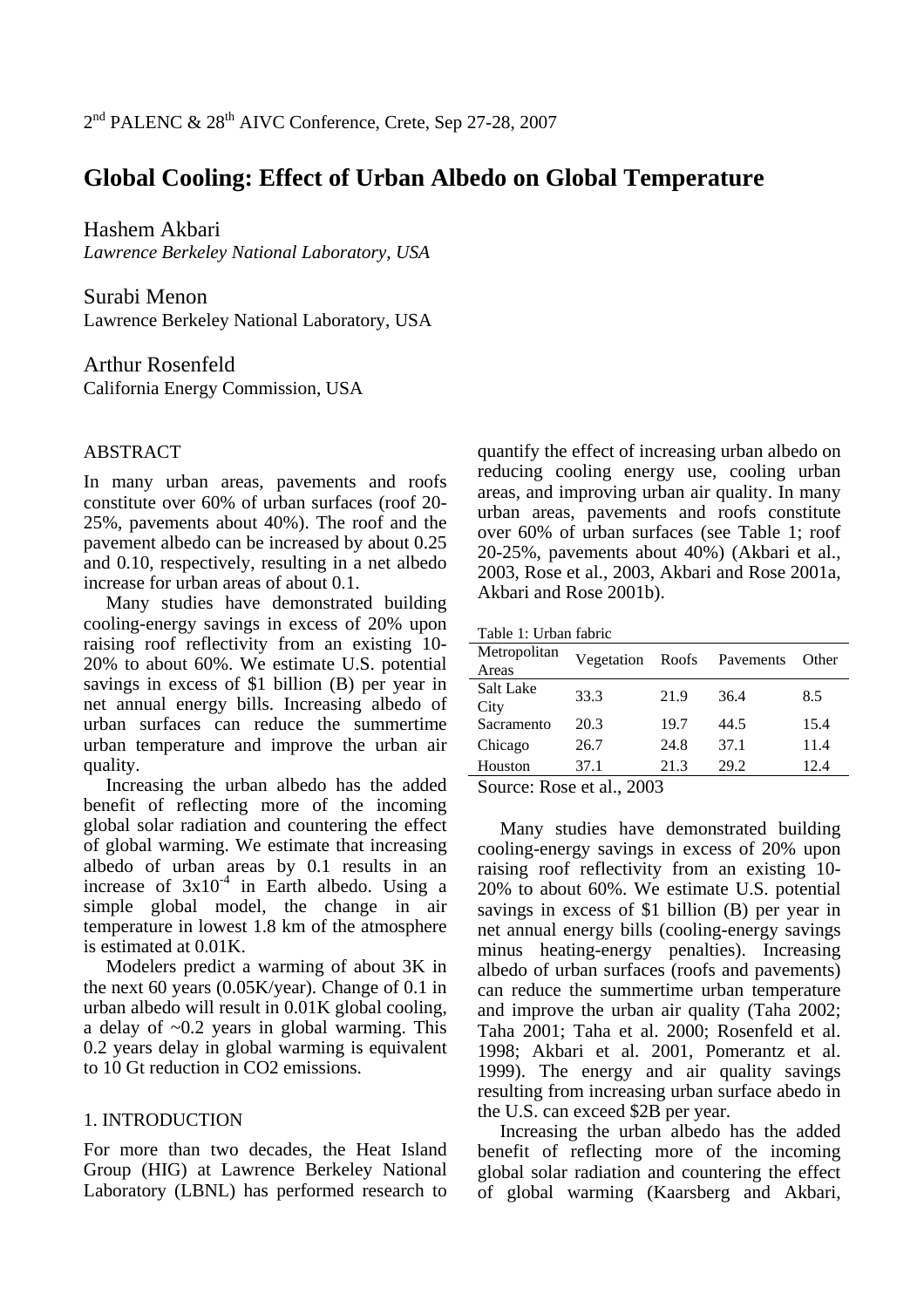2006). Here we quantify the effect of increasing albedo of urban areas on the global temperature.

#### 2. ESTIMATING GLOBAL URBAN AREAS

Figure 1 lists the area densities for the 100 largest metropolitan areas of the world (Wikipedia, 2006). The median area density is about  $430 \text{ m}^2$  per urban dweller. The 100 largest metropolitan areas (with a total population of 670 M) comprise about 0.26% of the Earth land area. Assuming that about 3B people live in urban areas, total urban area of the globe is estimated at about 1.2% of land.



Figure 1: Area density for the 100 largest cities in the world. 670 million people live in these cities.

## 3. POTENTIALS FOR URBAN ALBEDO CHANGE

Rose et al. (2003) have estimated that the fractions of the roof and paved surface areas in four U.S. cities. The fraction of roof areas in these four cities varies from 20% for less dense cities to 25% for more dense cities. The fraction of paved surface areas varies between 29% to 44%. Many metropolitan urban areas around the world are less vegetated than typical U.S. cities. For this analysis, we consider an average area fraction of 25% and 40% for roof and paved surfaces, respectively.

Akbari and Konopacki (2005) have reviewed the solar reflectance of typical roofing materials used on residential and commercial buildings in many U.S. regions. A solar-reflective roof is typically light in color and absorbs less sunlight than a conventional dark-colored roof. Less absorbed sun light means a lower surface temperature, directly reducing heat gain from the roof and air-conditioning demand. Typical

albedo values for low- and high-albedo roofs can be obtained from the cool roofing materials database (CRMD, 2007) developed at LBNL.

For the sloped-roof residential sector, available highly reflective materials are scarce. White asphalt shingles are available, but have a relatively low albedo of about 0.25. Although it can be argued that white coatings can be applied to shingles or tiles to obtain an aged albedo of about 0.5, this practice is not followed in the field. Some highly reflective white shingles are being developed, but are only in the prototype stage. Recently, one U.S. manufacturer has developed and marketing cool-colored fiberglass asphalt shingles with a solar reflectance of 0.25. Some reflective tiles and metal roofing products with greater than 50% reflectivity are also available.

Conversely, highly reflective materials for the low-slope commercial sector are on the market. White acrylic, elastomeric and cementatious coatings, as well as white thermoplastic membranes, can now be applied to built-up roofs to achieve an aged solar reflectance of 0.6.

The albedo of typical standard roofing materials ranges from 0.10-0.25; one can conservatively assume that the average albedo of existing roofs does not exceed 0.20. The albedo of these surfaces can be increased to about 0.55 to 0.60.

Pomerantz et al. (2000a, 2000b, 1997) and Pomerantz and Akbari (1998) have documented the solar reflectance of many standard and reflective paved surfaces. They report that the solar reflectance of a freshly installed asphalt pavement is about 0.05. Aged asphalt pavements have a solar reflectance between 0.10-0.18, depending on the type of aggregate used in the asphalt mix. A light-color (low in carbon content) concrete can have an initial solar reflectance of 0.35-0.40 that will age to about 0.25-0.30. Pomerantz et al. also reviewed the solar reflectance of other paving materials such as chip seal, slurry coating, light-color coating.

Akbari et al. (2003) provide estimates for two scenarios for potential changes in the albedo of roofs and paved surfaces (See Table 2). Based on this data, we assume that roof albedo can increase by 0.25 for a net change of 0.25x0.25=0.06. The pavement albedo can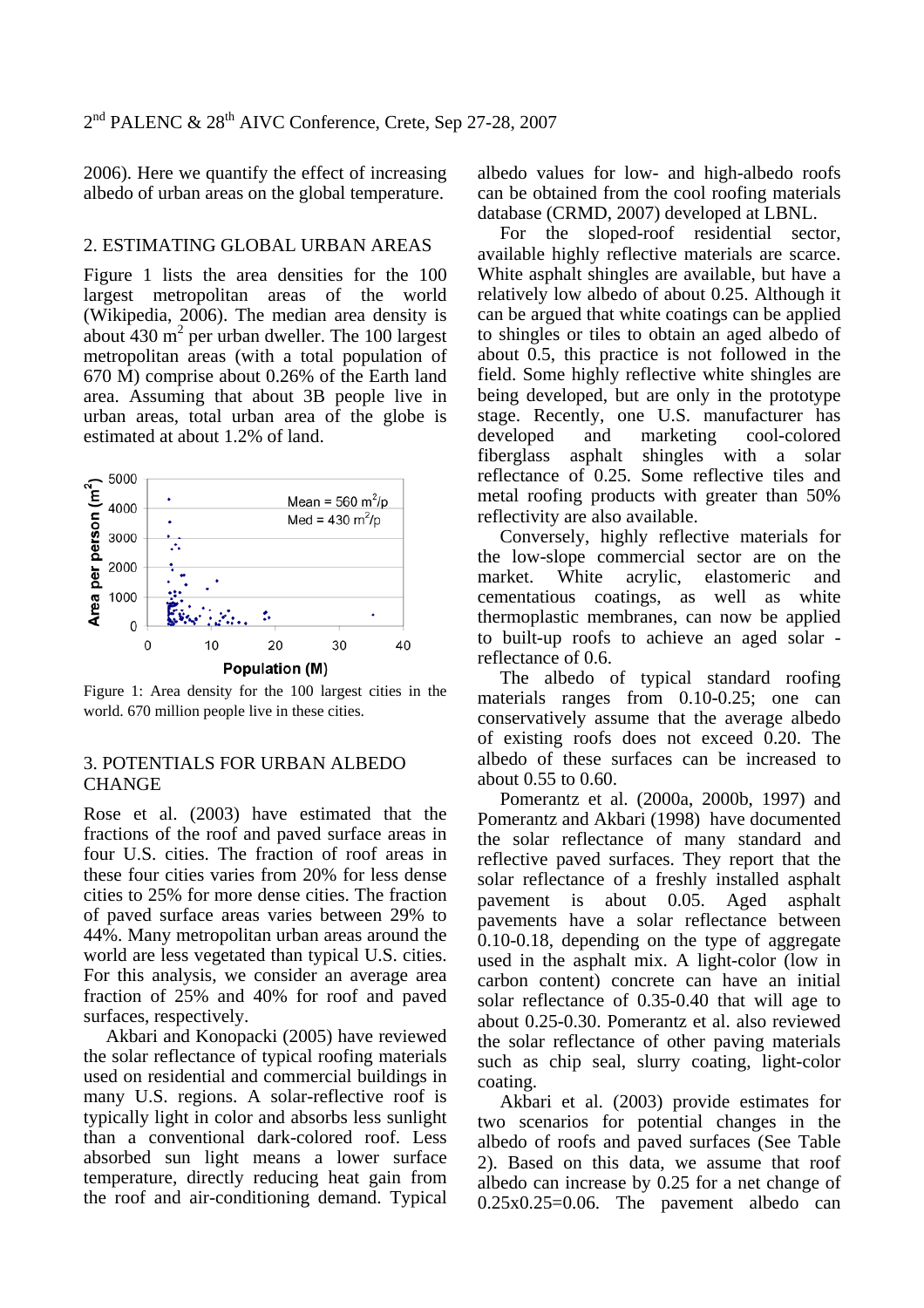increase by 0.10 for a net change of 0.40x0.10=0.04. Hence, the net potential change in albedo of urban area is estimated at 0.10.

Table 2: Two albedo modification scenarios

|                           | Albedo Change |                                                                 |                     |  |
|---------------------------|---------------|-----------------------------------------------------------------|---------------------|--|
| Surface-Type              |               |                                                                 | High Low This Study |  |
| <b>Residential Roofs</b>  | 0.3           | 0.1                                                             | 0.25                |  |
| <b>Commercial Roofs</b>   | 0.4           | 0.2                                                             | 0.25                |  |
| Pavements                 |               | $0.25 \quad 0.15$                                               | 0.10                |  |
| $\sim$ $\sim$<br>$\cdots$ |               | $\cdot$ $\cdot$ $\cdot$ $\cdot$ $\cdot$ $\cdot$ $\cdot$ $\cdot$ |                     |  |

Source: Akbari et al. (2003)

Increasing albedo of urban areas by 0.1 results in an increase of  $3x10^{-4}$  in Earth albedo.

## 4. THE EFFECT OF CHANGING URBAN ALBEDOS ON GLOBAL TEMPERATURE

In his book, Harte (1998) presents a simplified method to estimate the effect of a change in the albedo on the globe on the Earth equilibrium temperature. Using Hart's simple global model, the change in air temperature in the lowest 1.8 km of the atmosphere is estimated at 0.01K. This estimate is corroborated by calculations of Hansen et al. (1997).

We have also carried out preliminary general circulation model (GCM) simulations to estimate the changes in the average globe temperature by changing the albedo of the all urban land surfaces. Currently, general circulation models (GCMs) are too coarse to estimate the effects of increased urban albedo. Most GCMs simulate the global climate with grid sizes larger than 2.5 degree (approximately  $250 \text{ km}$ ; area of 62500 km<sup>2</sup>). Most metropolitan urban areas are about  $3000 - 5000$  km<sup>2</sup> or about 1/100 of a typical GCM grid size. A change in the urban albedo of about 0.1, would reflect a change of 0.001 in the albedo of the grid. Such a small change in the albedo may not produce a significant feedback and hence the results of the GCM simulations may be questionable.

Several groups have performed general circulation model (GCM) simulations to investigate various aspects of global warming related to land-use changes (e.g Hansen et al. 1998, Bettes 2001, Levy et al. 2004, Chase et al. 2000, Jacobson, 2002, Oyama and Nobre 2004, to name a few). However, effects of urban albedos on climate have usually not been investigated. Some of the reasons are the coarse-grids of GCMs that are unable to resolve urban landscape features.

With current computational advances, it has become feasible to run a GCM at scales of 50 to 100 km with sub-grid adaptations of particular processes. Newer developments in land-surface schemes, based on satellite retrieved landsurface properties such as emissivity, are being incorporated in land-surface models that could be coupled to a GCM (Jin and Liang 2006; Jin and Shepherd 2005).

Our preliminary simulations using the NASA GISS GCM, that has a horizontal resolution of 4x5 degrees, predicts a decrease in global surface temperatures of about 0.03K (See figure 2.) These results were based on two sets of simulations: (1) A control run with prescribed present-day sea-surface temperatures called CtrlA; and (2) a simulation similar to CtrlA but with modified surface albedos, referred to as Exp. In simulation Exp, we assumed that the surface albedo of all urban land surfaces (2% of land surfaces) is purely reflective (set at 1) and the albedo of the rest of the land surfaces (98%) are not changed and are dependent on surface type, vegetation etc. as in the CtrlA version. The results from the two simulations, CtrlA and Exp, are averaged for three years after a spin-up of one year and are shown in Fig. 2. However, given the small changes we impose, and the coarse grid of the model, the signal to noise ratio is not strong and at best, the surface temperature changes given in Fig. 2 are preliminary values. We are investigating methods to more accurately estimate the effect of an albedo increase on global warming.

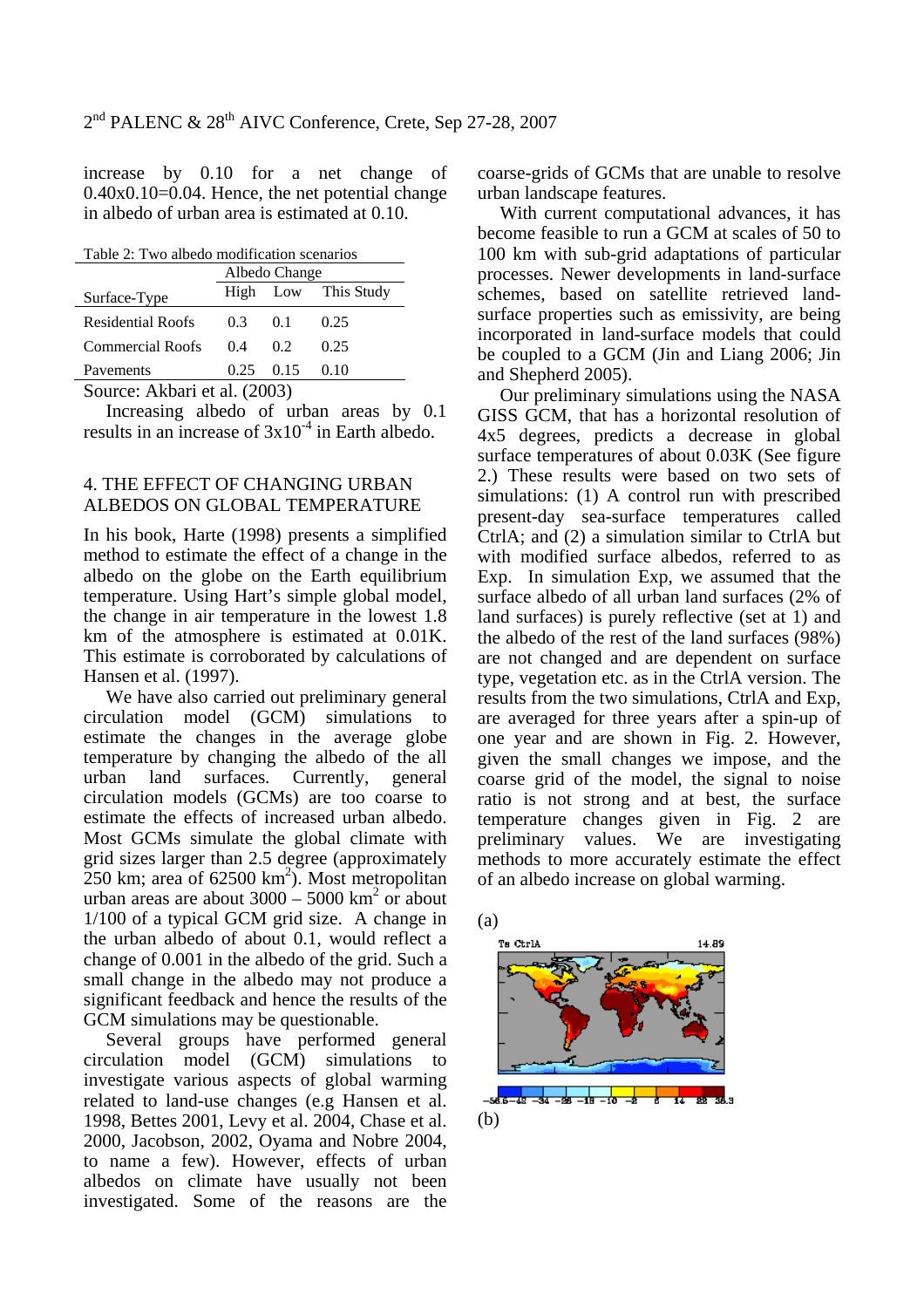

Figure 2. Preliminary simulations of surface temperature (Ts) using the NASA GISS GCM. Global annual averages are listed on r.h.s. of the figure.

#### 4. GLOBAL COOLING: CO2 EQIVALENCY

Modellers predict a warming of about 3K in the next 60 years (0.05K/year). Change of 0.1 in urban albedo will result in 0.01K global cooling, a delay of ~0.2 years in global warming. The World's current rate of CO2 emissions is about 25 G tons/year (4.1 tons/year per person). The World's rate of CO2 emissions averaged over next 60 years is estimated at 50 G tons/year. Hence, the 0.2 years delay in global warming is worth 10 Gt CO2.

In Europe CO2 is currently traded at ~\$10/ton. A 10 Gt CO2 reduction for changing albedo of roofs and paved surfaces is worth \$100 billion. The contribution of cooler roofs to this CO2 savings is worth \$60B.

#### 5. CONCLUSIONS

Using cool roofs and cool pavements in urban areas, on the average, can increase the albedo of the urban areas by 0.1. An increase of 0.1 in urban albedo can cool the Earth by about 0.01K. This cooling can compensate for 0.2 years of the world's CO2 emissions; a saving of 10 Gt CO2, valued at \$100B. Cool roofs also save air conditioning energy use at about \$10B per year; \$600B over the next 60 years.

Given these potential savings, we would like

to recommend establishing an international organization where the developed countries offer \$1 million per large city in a developing country, to trigger a cool roof/pavement program in that city.

#### 6. ACKNOWLEDGEMENT

This work was supported by the California Energy Commission (CEC) through its Public Interest Energy Research Program (PIER), and by the Assistant Secretary for Energy Efficiency and Renewable Energy under Contract No. DE-AC02-05CH11231.

#### **REFERENCES**

- Akbari, H., S. Konopacki. 2005. "Calculating energysaving potentials of heat-island reduction strategies,' *Energy Policy*, **33**: 721–756.
- Akbari, H., L. S. Rose, and H. Taha. 2003. "Analyzing the land cover of an urban environment using highresolution orthophotos," *Landscape and Urban Planning,* **63:** 1-14.
- Akbari, H. and L.S. Rose. 2001a. "Characterizing the fabric of the urban environment: A case study of metropolitan Chicago, Illinois," Lawrence Berkeley National Laboratory Report LBL-49275, Berkeley, CA.
- Akbari, H., and L. S. Rose. 2001b. "Characterizing the Fabric of the Urban Environment: A Case Study of Salt Lake City, Utah." Lawrence Berkeley National Laboratory Report No. LBNL-47851, Berkeley, CA.
- Akbari, H., M. Pomerantz and H. Taha. 2001. "Cool Surfaces and Shade Trees to Reduce Energy Use and Improve Air Quality in Urban Areas," *Solar Energy* **70**(3); 295–310.
- Betts, R., 2001. Biophysical impacts of land us eon present-day climate: near surface temperature and radiative forcing. Atmos. Sci. Lett. Dooi:10.1006/asle2000.0023.
- Chase, T. N., R.A. Pielke Sr, T.G.F. Kittel, R.R. Nemani, and S.W. Running, 2000. Simulated impacts of historical land cover changes on global climate in northern winter. *Climate Dynam.* 16, 93-105.<br> **CRMD.** 2007. Cool Roof Material
- 2007. Cool Roof Material Database. http://eetd.lbl.gov/CoolRoofs/.
- Harte, J. 1988. *Consider a Spherical Cow*, pages 166, 174, University Science Books, Berkeley, CA.
- Hansen, J., M. Sato, A. Lacis, R. Ruedy, I. Tegen and E. Mathews, 1998. Climate forcings in the industrial era. Proc. Nat. Acad. Sci., 95, 12753-12758.
- Hansen, J., M. Sato, R. Ruedy. 1997. "Radiative forcing and climate response," J Geophys Res, **102**, D6: 6831- 6864.
- Jacobson, M. Z., 2002. Control of fossil-fuel particulate black carbon and organic matter, possibly the most effective method of slowing global warming, *J.*